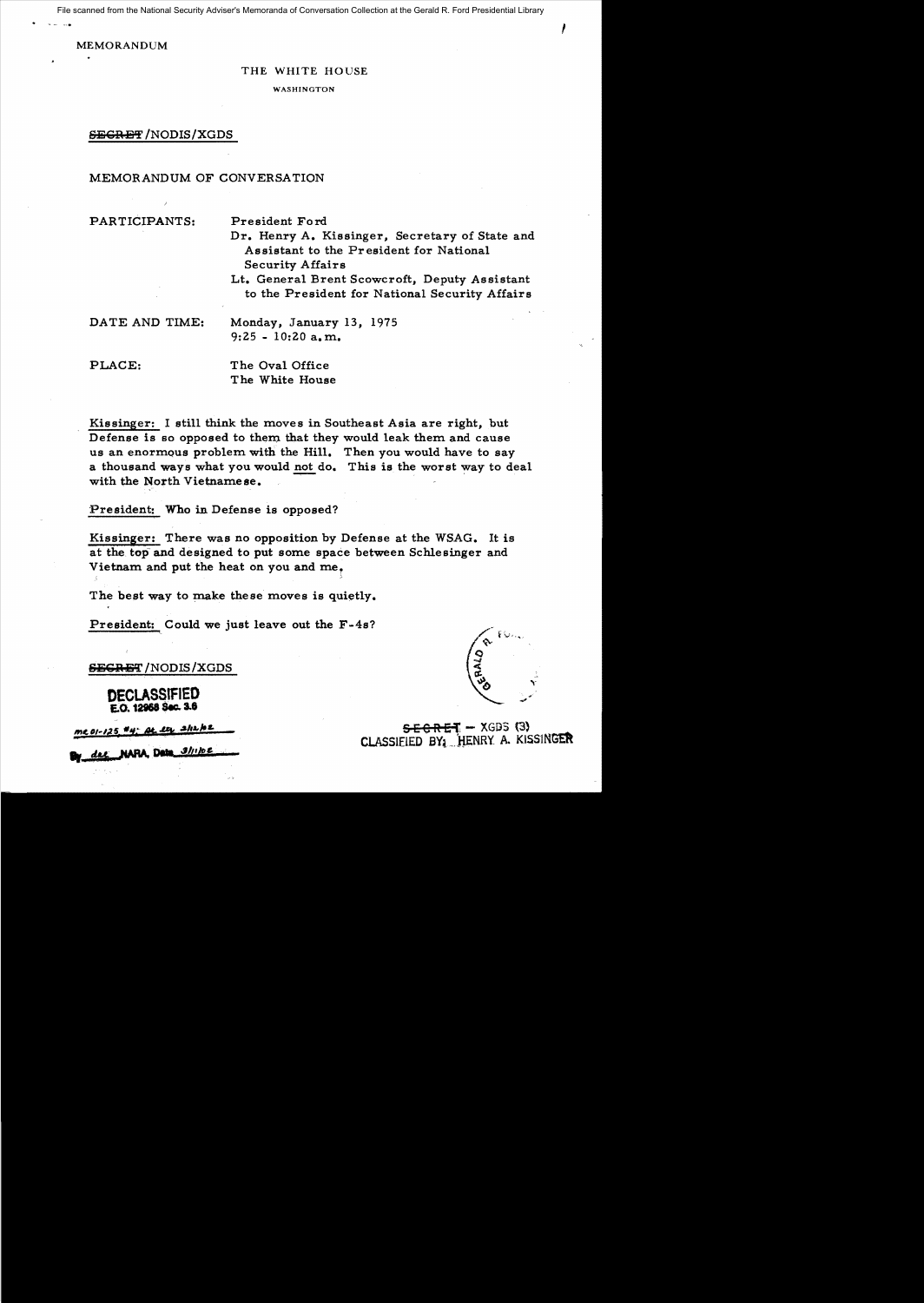## **SEGRET** /NODIS/XGDS 2

Kissinger: I think any of these moves would give us the same problem. The softest would be the F-4s to the Philippines as a training exercise.

Scowcroft: Or the B- 52s to Guam.

President: Why don't we move the B-52s to Guam?

Kissinger: And the F-4 to the Philippines. Make sure Defense ·says it is a training exercise.

On the Vietnam supplemental. There are several options: One is the \$300 million; Martin wants to go back to the original reque st.

The Cambodia economic aid we can do by just renewing the PL-480 from the ceiling. There are two ways to go on Cambodia military.

President: If you can avoid going to the Foreign Relations Committees right away, it would help.

Kissinger: You are the best judge of that. I would like \$700, but would rather have \$300 now than \$700 in June.

[Some more discussion]

Could we discuss Allon?

If you accept my recommendation, it will be the toughest meeting with an Israeli and it could result in a blowup. If we fail with Egypt, Sadat would either be forced out or turn increasingly anti-American. We must consider how to get maximum intimidation.

Rockefeller has the reputation of being pro-Jewish. He should either be there, or we should give him your talking points and have Brent there.

President: I like the latter idea.

Kissinger: You should say you are extremely dissatisfied with the nature of the relationship which has developed. It is impossible if everything leaks. Second, there must be a. settlement by the end of February including the oil fields and the passes. Only then will Kissinger come to the Middle East. We will get the maximum concessions we can get from Egypt but they will have to trust us.



SECRET/NODIS/XGDS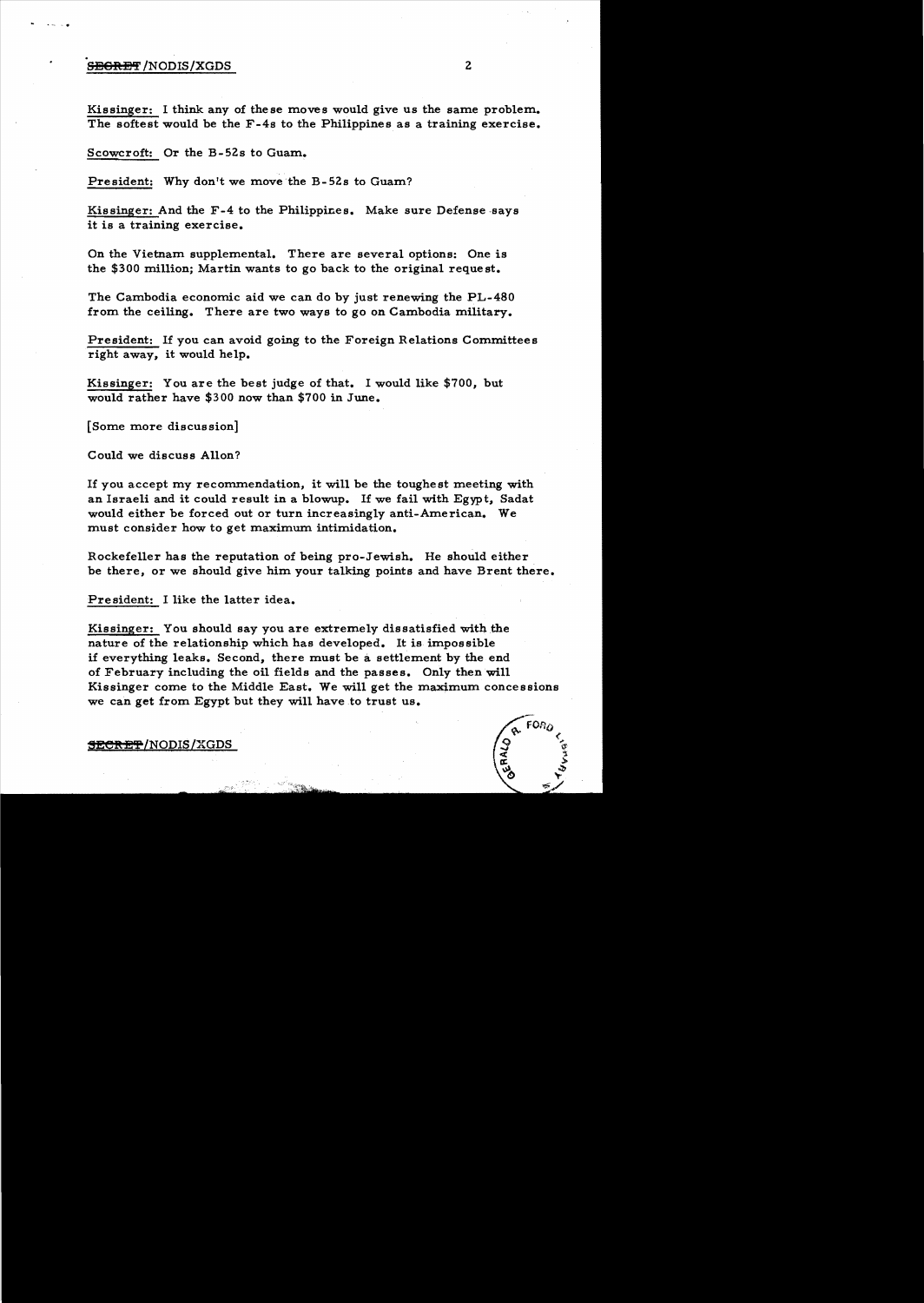# iiica is a second of the second second second second second second second second second second second second s

.. ~.

Three, you can't approve the next tranche before then and you will veto it if the Congress passes it. Fourth, you hope they will keep this quiet because it is not in either side's interest for there to be public confrontation. But that will be their choice.

Rabin has said he would like answers on the military supply. I suggest Brent say the President will discuss it with Allon.

President: There is no other way to go. I think the Shah and Faisal going to Egypt is just holding Sadat up until we can move.

Kissinger: Absolutely. But you must know that if we succeed, we still next year will be sitting here doing this same thing. But in a year a lot of things could have changed.

President: I read yesterday the Israeli oil workers said they would only be there a short time.

Kissinger: I am afraid the Israeli Cabinet will say we are blackmailing them. They will say Egypt hasn't promised anything. The fact is Egypt can't promise much. I have carried them for six years. I think we have no choice. Brent?

Scowcroft: Absolutely. You have bent over backwards -- at some cost to our diplomacy.

Kissinger: Israel is happy with Rabat now because it gives them an excuse. Even with an agreement, Egypt will still move toward the Soviet Union and you will be accused of selling out to Sadat who is turning traitor. Maybe you should call Max Fisher in and talk turkey. You are doing this because you think you are saving Israel this way. Another war would be disastrous.

Let me get it written up in the NSC office. Maybe Fisher could come in on Friday.

President: He is leaving soon for the Middle East.

Kissinger: Israel may use your pressure to get military supply, or they may decided that if they give now there is no stopping and they will go public.



SECRET/NODIS/XGDS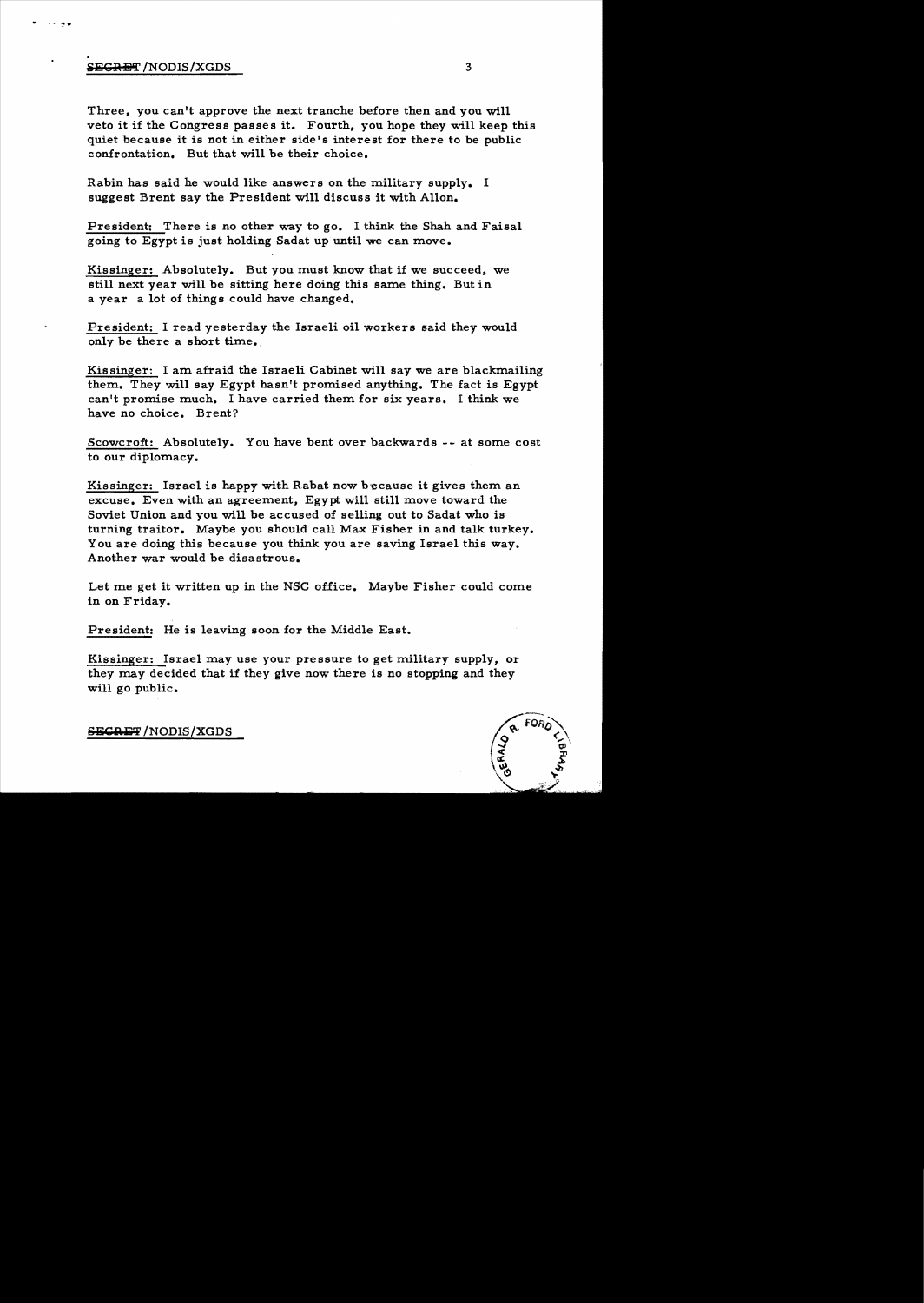## SEGRET /NODIS / XGDS 4

President: Wi1l I commit myself to MATMON-B if they agree?

Kissinger: No. But we should pour in supplies after the agreement. Then we have an excuse. We may have to give more economic aid too.

President: As compensation for losing the oil?

Kissinger: Yes.

On PL-480, I would go to the high side and move Vietnam and Cambodia to the Military Sales Act.

I talked to Burns - - Schmidt wi1l go ahead with the facility. I talked to Healey, who wants 10-1Z bi1lion. I told him 3 bi1lion. I would start at 3 and grudgingly go to 5 or 6. If we go higher, that facility wi1l be the governing one.

## **iECRET** / NODIS / XGDS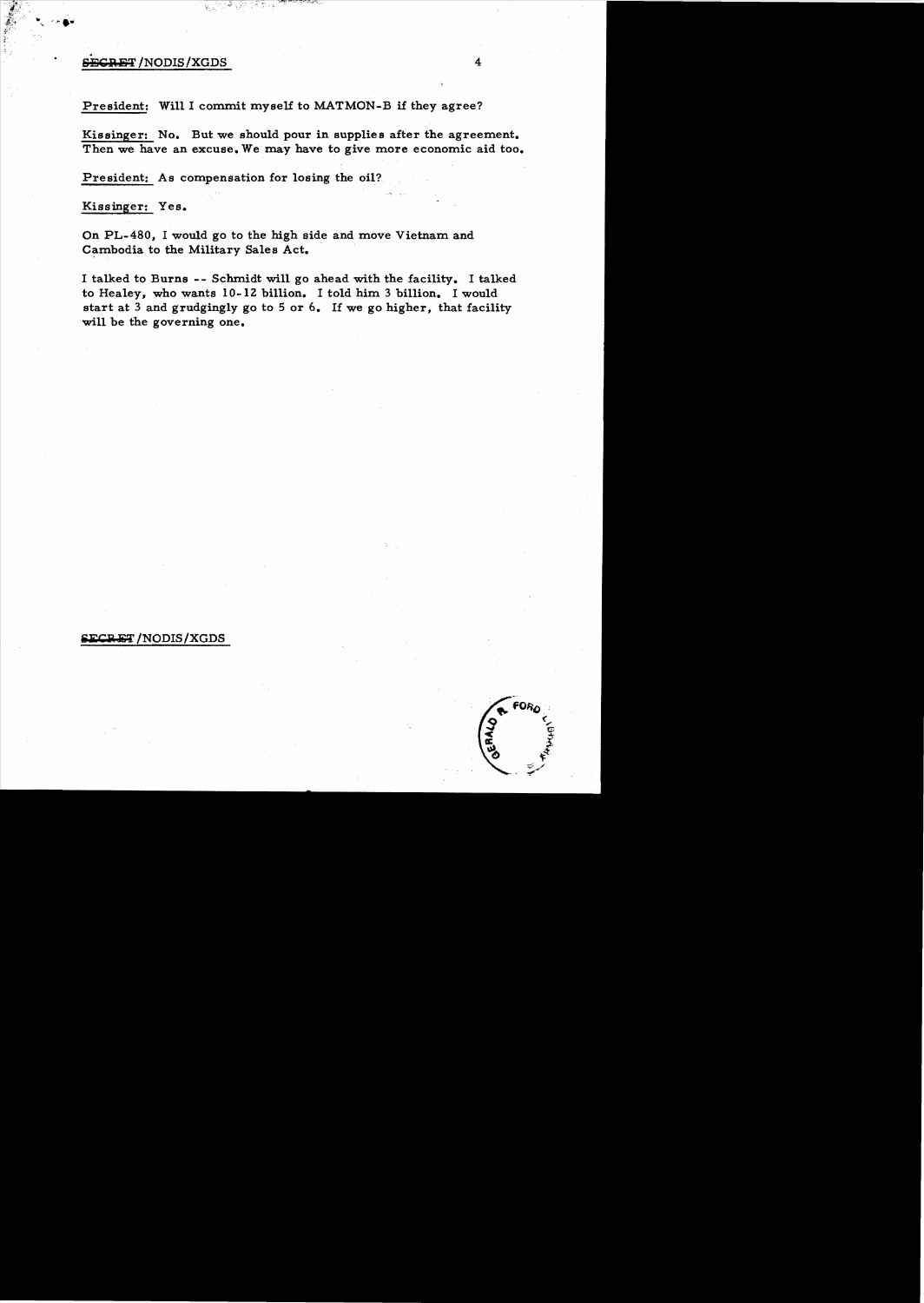\* Obel forces anti- to 22 - Just montal # pt  $\int P/K = \int_{\text{cm}} \int 3^{-1} 35 \int_{\text{m/sol}} \int 3^{10} 30 \text{ m}^3$ K & still think a mouse in sEA au reject, lost by is so opposed to those that they availed leak them and curse to me encourant pitters of et al.<br>
Contra you would have the post component R There was no opportune by Defect cous AG. It is ote top + changed to get tout space but shine + VNC pute huton you me Best croy à mot Clear mois in printly quitty K & think any of these moves avail poir use some P Why don't we make 52's & Concom K and F-4 to Phil. Make sure of say it is a haising exercise On the Ud surplemental. There are swindoftime:<br>300 mil, Master wonto toget that cripinal regard.<br>Countrylia ever are come do just remove .<br>Ph 460 form extry. Two ways to go on Immortion. muelity Moderni<br>l'Ifayan can avoire poing & FR contes upit avon, it world helper K Jamar brot pirage of That. Isandel like 200, but (Sans more descensions Cauldin des un Allon;<br>If you accept my terou it will be **DECLASSIFIED** AUTHORITY per ml 01-125#4; statuts 2/12/02 BY  $\frac{1}{4}$  NLF, DATE  $\frac{5}{25}$ /04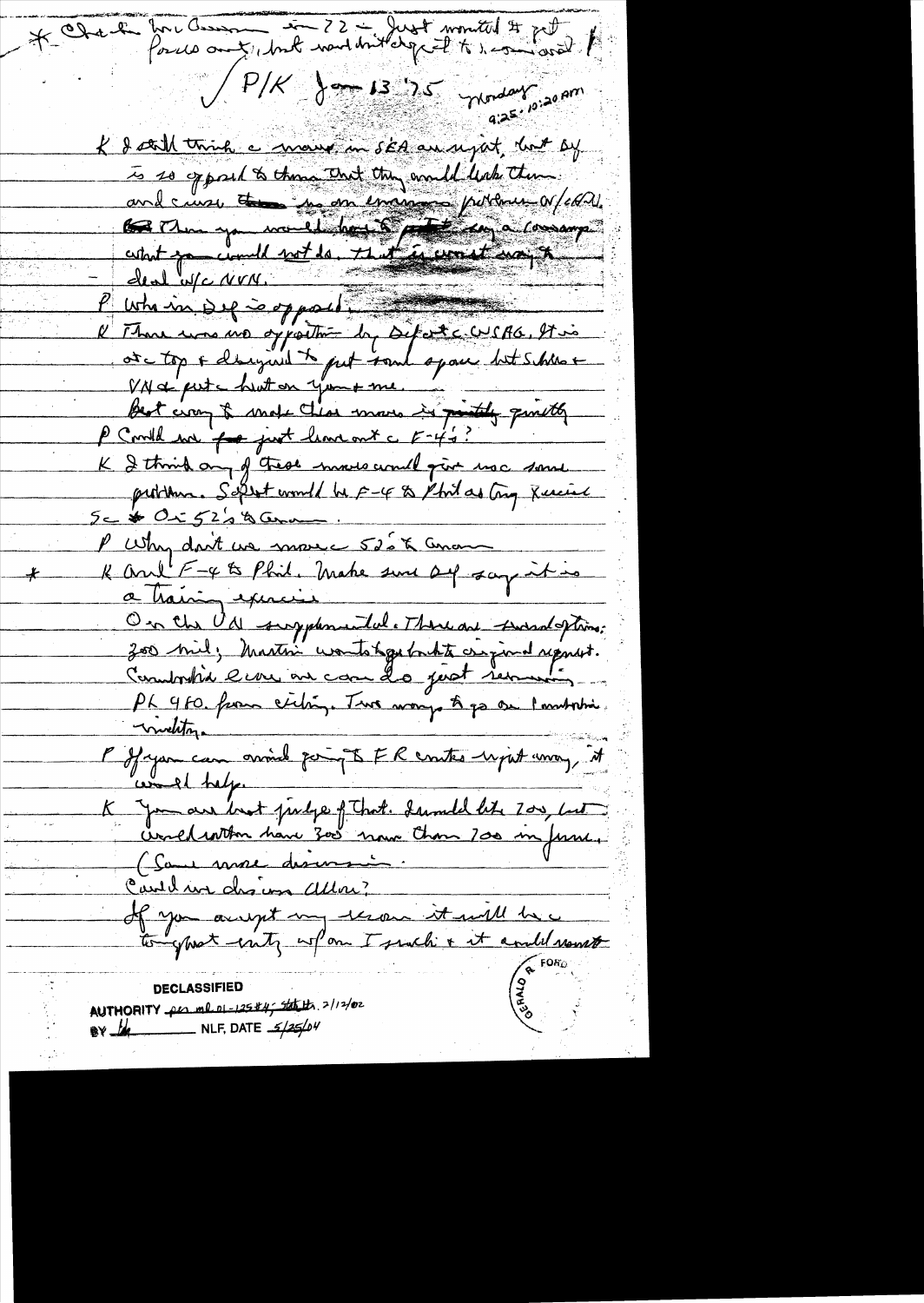- Inty This 3 pm - Onlay in a blamony. If me find wf E, Salat went!<br>with the fourest and a three circums onti-annim to Rachefeller his supertative Reamy pro- parais-He should with be three, a consideratel part him your fathing fronts + have Brout there. 2 like a latter. K you should any your are entremely dissolve fort if everything lakes (mme) (2) There wurst he settlement by lord Feb inch neumon momentaire could cant to the let  $\omega t \sim$ (3) Conitagement nont trouble before + with inter Comparer.<br>(4) Hope the win hop this quint him with that there choice, Potri has said would like on survey an will<br>Eugen et surgest surnt sa Paill desires w/"allon. he atthe way of go. I think Shoth & Faired gain in came more K absolutily. But you must know that if we sincelle un still most juni aill bisitting here doing this same they - But in a year a bot of thing und have changed. P I rend getting - I wil wakes said they

work and la Those centers there.

R FORD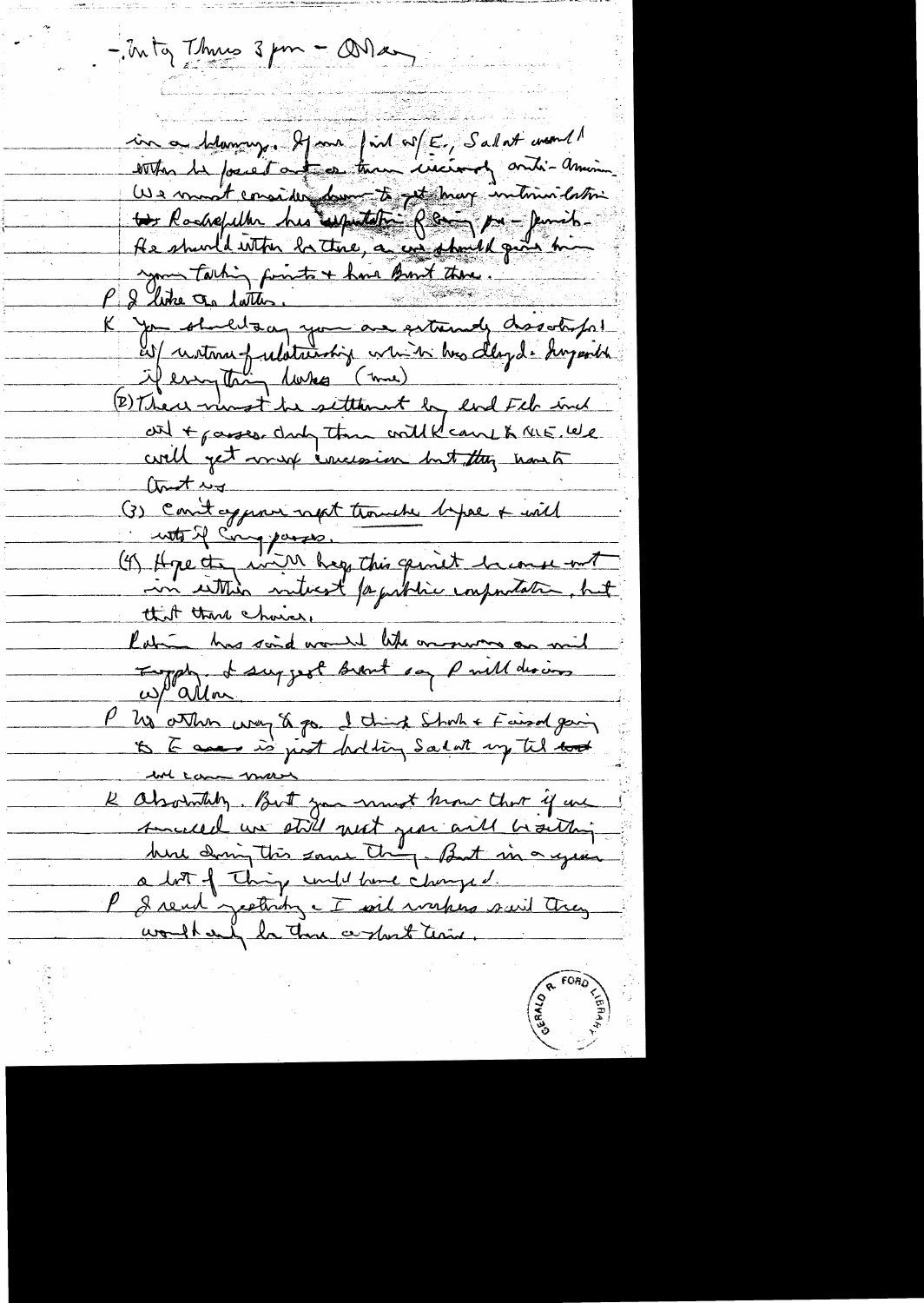K & from I coment with son me bindemanding the Thy will so Ehasit promisel<br>anything fact is E could promise much.<br>I have considered fact you look me have anne costa en dispuéces K I hoppy of Rosent univ course it gives there are janvier Entre cof au aquinant, E contéprime toward statement Schargon will be accounted quelling out to Salat who hearing tractice Maybe you should call that Fisher in a trich you are soing I this way. Another was could Le décestron la chacistra.<br>Let me qui it unitten ry mon NS c offici Wayber Fester in on Futy.  $+$ P He leaving some for ME. IC I may not you fressure to get mit suggety, or they may decide if they give your thin to. un storpingt they untlys potter.<br>I will dernet to Matrix Big they agen after ce perment - on have are example than har to give none ears and two. P as componentime for dosing one?  $R$   $4251$ On Ph 480, I would go to the bigh side and una UNI Combosto 15115A. ITelpel & Burns-Schmidt with jouhead of fairlyty I talked to Healing, who wonto to 10-12 bil.